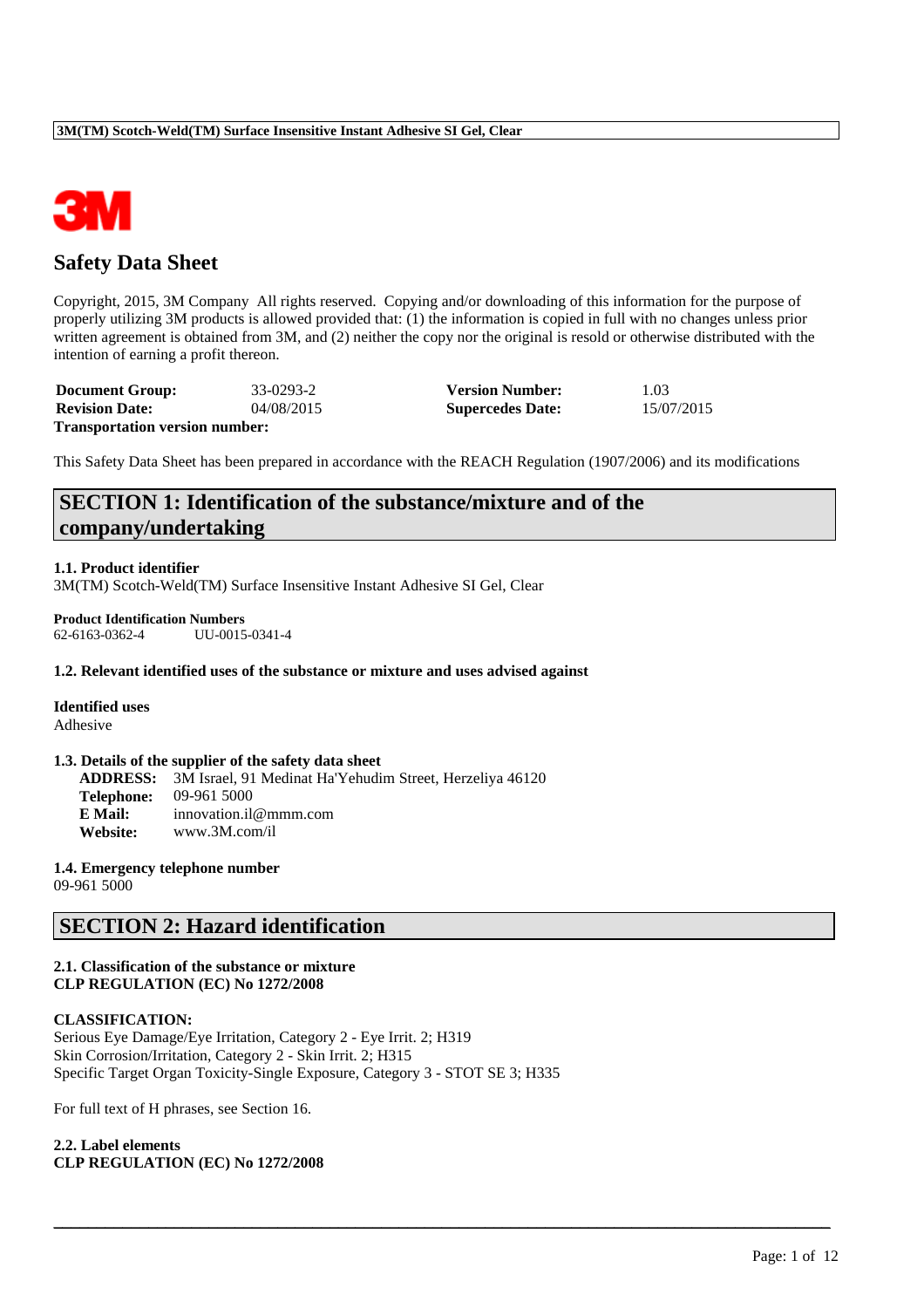### **SIGNAL WORD** Warning

**Symbols:** GHS07 (Exclamation mark) |

### **Pictograms**



| Ingredient          | C.A.S. No. | % by Wt   |
|---------------------|------------|-----------|
| Ethyl Cyanoacrylate | 7085-85-0  | $80 - 95$ |

### **HAZARD STATEMENTS:**

| H319 | Causes serious eye irritation.    |
|------|-----------------------------------|
| H315 | Causes skin irritation.           |
| H335 | May cause respiratory irritation. |

## **PRECAUTIONARY STATEMENTS**

## **Prevention:**

| Avoid breathing vapors. |
|-------------------------|
|                         |

## **Response:**

P305 + P351 + P338 IF IN EYES: Rinse cautiously with water for several minutes. Remove contact lenses, if present and easy to do. Continue rinsing.

## **SUPPLEMENTAL INFORMATION**

#### **Supplemental Hazard Statements:**

EUH202 Cyanoacrylate. Danger. Bonds skin and eyes in seconds. Keep out of the reach of children.

#### **Supplemental Precautionary Statements:**

Avoid eye and skin contact. If eyelids are bonded, do not force open. In case of skin bonding, quickly soak in warm water and avoid excessive force to free bonded area.

## **Notes on labelling:**

For containers <125 mL, all H and P phrases can be removed.

#### **2.3. Other hazards**

May bond tissue rapidly. Contact through clothing may cause thermal burns.

# **SECTION 3: Composition/information on ingredients**

| Ingredient                             | C.A.S. No.   | <b>EU</b> Inventory $\%$ by Wt |              | <b>Classification</b>                                                                                 |
|----------------------------------------|--------------|--------------------------------|--------------|-------------------------------------------------------------------------------------------------------|
| Ethyl Cyanoacrylate                    | 17085-85-0   | <b>EINECS 230-</b><br>391-5    | $80 - 95$    | <sup>**</sup> Skin Irrit. $2**$ , H315; **Eye<br>Irrit. $2**$ , H319; **STOT SE<br>$3**$ , H335 (CLP) |
| Non-Hazardous Resin (N.J.T.S. Reg. No. | Trade Secret |                                | 10<br>$\sim$ |                                                                                                       |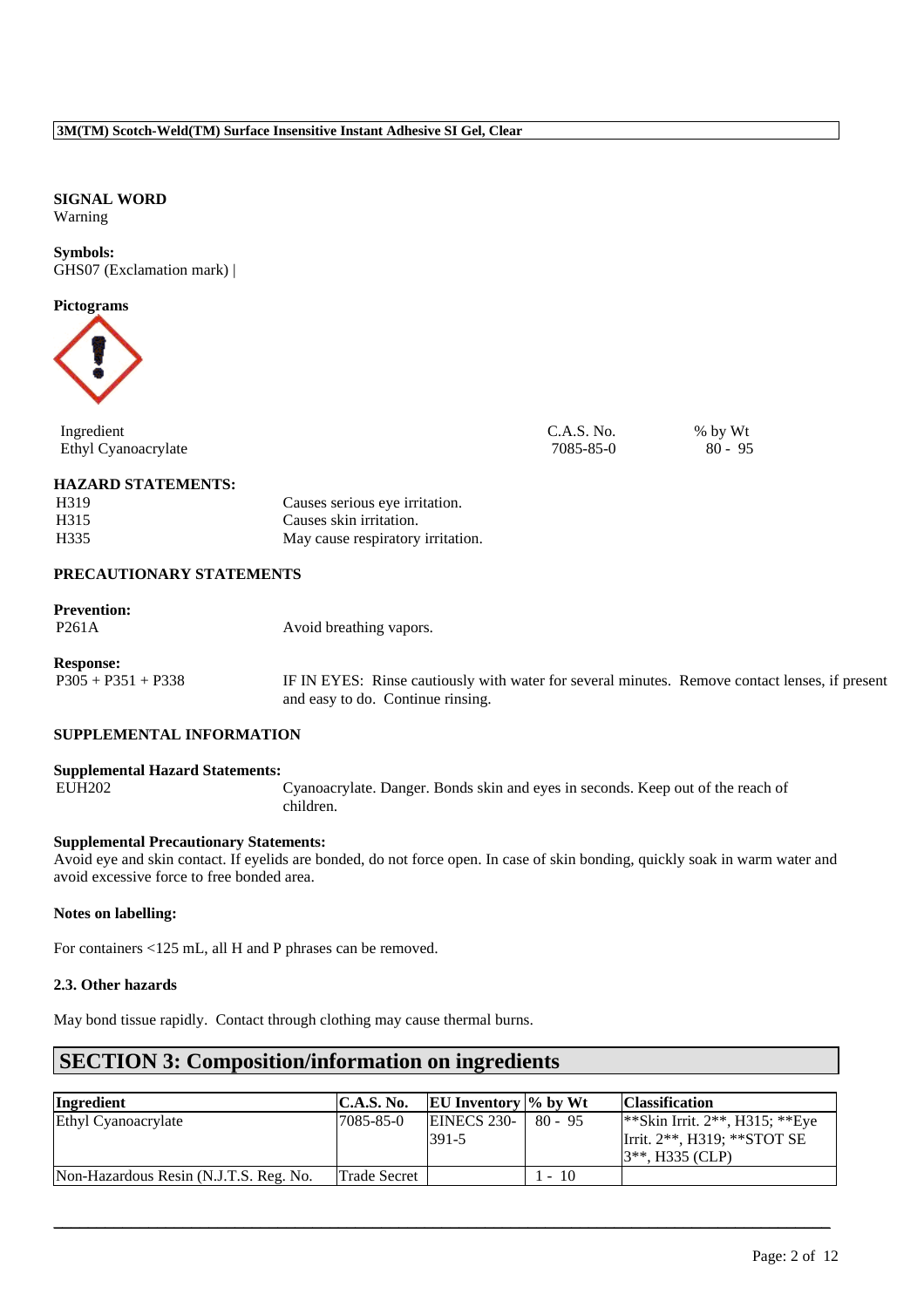| 04499600-7084)                                                 |                |             |          |                                  |
|----------------------------------------------------------------|----------------|-------------|----------|----------------------------------|
| Nonrespirable Filler (N.J.T.S. Reg. No.<br>$(04499600 - 7090)$ | Trade Secret   |             | $1 - 10$ |                                  |
|                                                                |                |             |          |                                  |
| Hydroquinone                                                   | $123 - 31 - 9$ | EINECS 204- | < 0.1    | **Acute Tox. $4**$ , H302; **Eye |
|                                                                |                | 617-8       |          | Dam. 1**, H318; **Skin Sens.     |
|                                                                |                |             |          | 1B**, H317; **Muta. 2**,         |
|                                                                |                |             |          | H341; ** Carc. 2**, H351;        |
|                                                                |                |             |          | **Aquatic Acute $1**$ ,          |
|                                                                |                |             |          | $HA400.M=10$ (CLP)               |
|                                                                |                |             |          | **Aquatic Chronic 1**,           |
|                                                                |                |             |          | H410, M=1 (Self Classified)      |

Please see section 16 for the full text of any H statements referred to in this section

Please refer to section 15 for any applicable Notas that have been applied to the above components

For information on ingredient occupational exposure limits or PBT or vPvB status, see sections 8 and 12 of this SDS

## **SECTION 4: First aid measures**

## **4.1. Description of first aid measures**

#### **Inhalation:**

Remove person to fresh air. If you feel unwell, get medical attention.

#### **Skin Contact:**

FOR SKIN BONDS: Quickly soak in warm water and avoid use of excessive force to free bonded area. If unable to free bonded area, or if lips or mouth are bonded, get medical attention. If irritation persists, get medical attention.

#### **Eye Contact:**

Immediately flush eyes with large amounts of water for at least 15 minutes. Get immediate medical attention. DO NOT force eyelids open.

#### **If Swallowed:**

Rinse mouth. If you feel unwell, get medical attention.

## **4.2. Most important symptoms and effects, both acute and delayed**

See Section 11.1. Information on toxicological effects.

# **4.3. Indication of any immediate medical attention and special treatment required**

Not applicable

## **SECTION 5: Fire-fighting measures**

## **5.1. Extinguishing media**

In case of fire: Use a fire fighting agent suitable for flammable liquids such as dry chemical or carbon dioxide to extinguish.

\_\_\_\_\_\_\_\_\_\_\_\_\_\_\_\_\_\_\_\_\_\_\_\_\_\_\_\_\_\_\_\_\_\_\_\_\_\_\_\_\_\_\_\_\_\_\_\_\_\_\_\_\_\_\_\_\_\_\_\_\_\_\_\_\_\_\_\_\_\_\_\_\_\_\_\_\_\_\_\_\_\_\_\_\_\_\_\_\_\_

#### **5.2. Special hazards arising from the substance or mixture**

Closed containers exposed to heat from fire may build pressure and explode.

## **Hazardous Decomposition or By-Products**

| <b>Substance</b>   | Condition                |
|--------------------|--------------------------|
| Carbon monoxide    | During Combustion        |
| Carbon dioxide     | During Combustion        |
| Hydrogen Cyanide   | <b>During Combustion</b> |
| Oxides of Nitrogen | During Combustion        |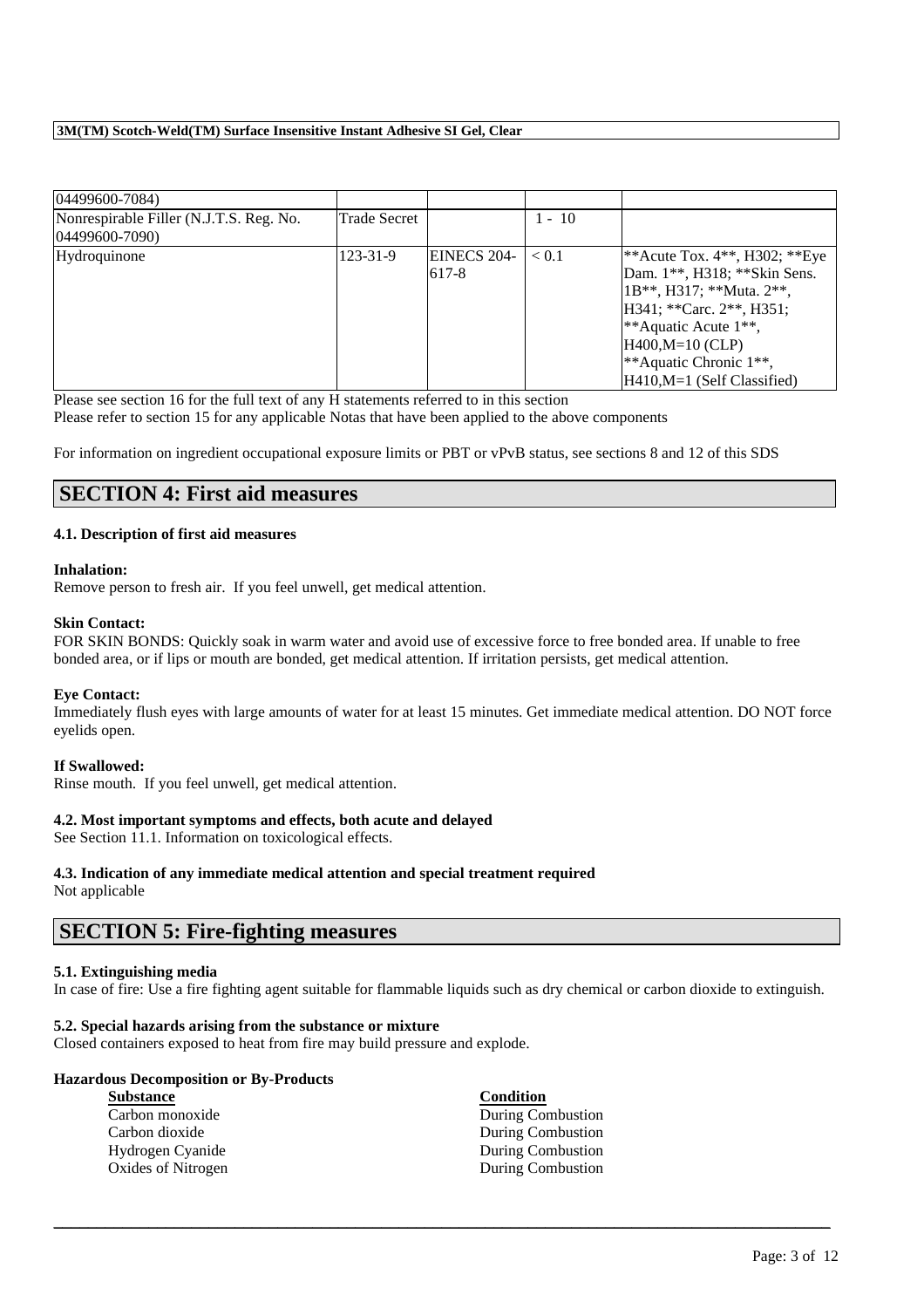### **5.3. Advice for fire-fighters**

Water may not effectively extinguish fire; however, it should be used to keep fire-exposed containers and surfaces cool and prevent explosive rupture.

## **SECTION 6: Accidental release measures**

## **6.1. Personal precautions, protective equipment and emergency procedures**

Evacuate area. Keep away from heat/sparks/open flames/hot surfaces. - No smoking. Use only non-sparking tools. Ventilate the area with fresh air. For large spill, or spills in confined spaces, provide mechanical ventilation to disperse or exhaust vapors, in accordance with good industrial hygiene practice. Warning! A motor could be an ignition source and could cause flammable gases or vapors in the spill area to burn or explode. Refer to other sections of this SDS for information regarding physical and health hazards, respiratory protection, ventilation, and personal protective equipment.

#### **6.2. Environmental precautions**

Avoid release to the environment. For larger spills, cover drains and build dikes to prevent entry into sewer systems or bodies of water.

#### **6.3. Methods and material for containment and cleaning up**

Contain spill. Working from around the edges of the spill inward, cover with bentonite, vermiculite, or commercially available inorganic absorbent material. Mix in sufficient absorbent until it appears dry. Remember, adding an absorbent material does not remove a physical, health, or environmental hazard. Collect as much of the spilled material as possible using non-sparking tools. Place in a closed container approved for transportation by appropriate authorities. Clean up residue with an appropriate solvent selected by a qualified and authorized person. Ventilate the area with fresh air. Read and follow safety precautions on the solvent label and SDS. Seal the container. Dispose of collected material as soon as possible.

#### **6.4. Reference to other sections**

Refer to Section 8 and Section 13 for more information

# **SECTION 7: Handling and storage**

## **7.1. Precautions for safe handling**

Keep away from heat/sparks/open flames/hot surfaces. - No smoking. Avoid breathing dust/fume/gas/mist/vapors/spray. Do not get in eyes, on skin, or on clothing. Do not eat, drink or smoke when using this product. Wash thoroughly after handling. Avoid release to the environment. Avoid contact with oxidizing agents (eg. chlorine, chromic acid etc.)

## **7.2. Conditions for safe storage including any incompatibilities**

Store in a well-ventilated place. Keep cool. Keep container tightly closed to prevent contamination with water or air. If contamination is suspected, do not reseal container. Store away from heat. Store away from acids. Store away from strong bases. Store away from oxidizing agents. Store away from amines.

## **7.3. Specific end use(s)**

See information in Section 7.1 and 7.2 for handling and storage recommendations. See Section 8 for exposure controls and personal protection recommendations.

# **SECTION 8: Exposure controls/personal protection**

## **8.1. Control parameters**

## **Occupational exposure limits**

If a component is disclosed in section 3 but does not appear in the table below, an occupational exposure limit is not available for the component.

| Ingredient   | C.A.S. No. Agency |              | Limit type    | <b>Additional Comments</b> |
|--------------|-------------------|--------------|---------------|----------------------------|
| Hydroquinone | 123-31-9          | <b>ACGIH</b> | TWA:1 $mg/m3$ | A3: Confirmed animal       |
|              |                   |              |               | carcin., Dermal            |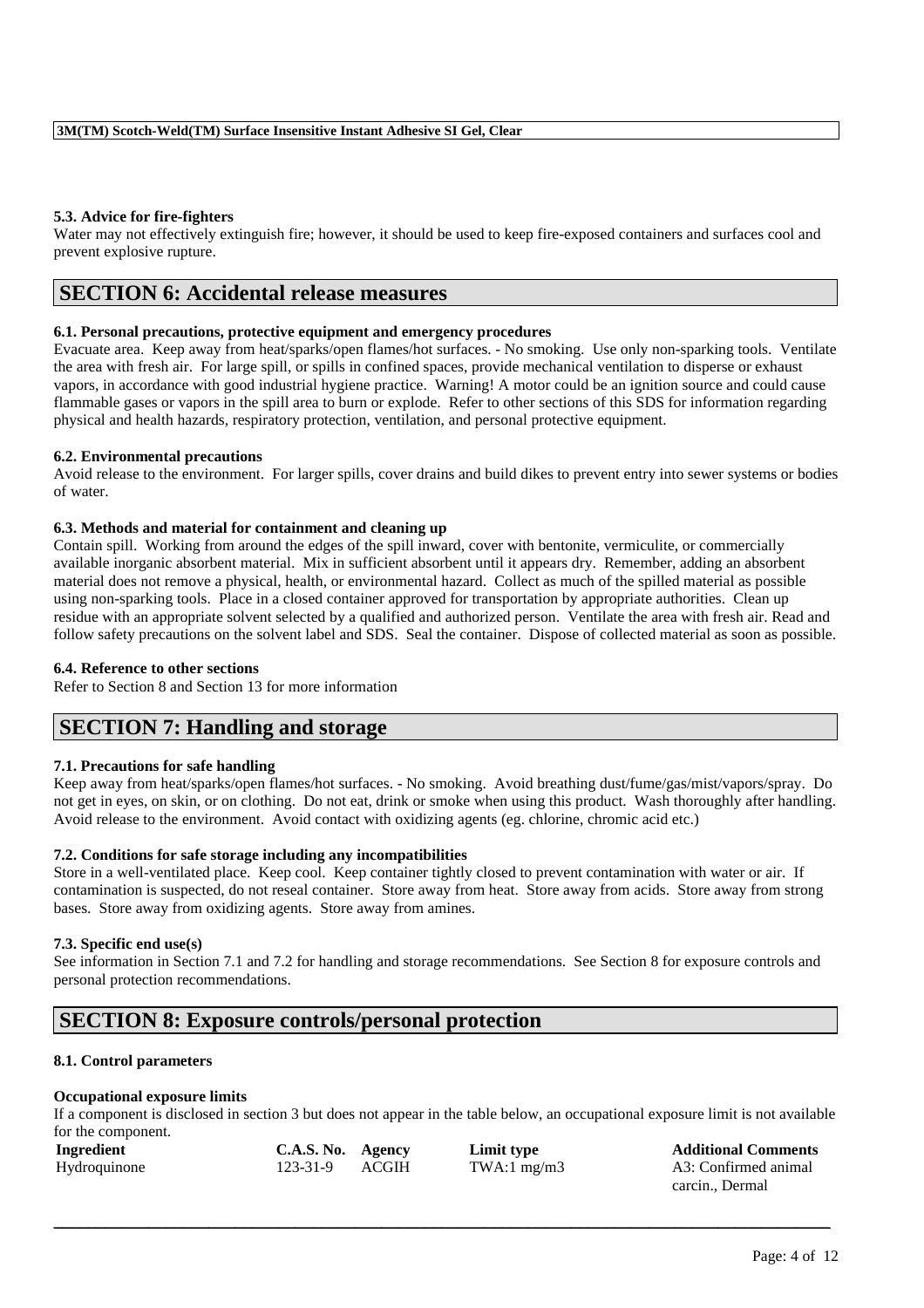| Hydroquinone                                                     | 123-31-9 CMRG            |  |
|------------------------------------------------------------------|--------------------------|--|
| Ethyl Cyanoacrylate                                              | 7085-85-0 ACGIH          |  |
| Nonrespirable Filler (N.J.T.S.                                   | <b>Trade Secret CMRG</b> |  |
| Reg. No. 04499600-7090)                                          |                          |  |
| ACGIH: American Conference of Governmental Industrial Hygienists |                          |  |
| <b>CMRG</b> : Chemical Manufacturer's Recommended Guidelines     |                          |  |
| TWA: Time-Weighted-Average                                       |                          |  |
| STEL: Short Term Exposure Limit                                  |                          |  |
| CEIL: Ceiling                                                    |                          |  |
|                                                                  |                          |  |

#### **8.2. Exposure controls**

#### **8.2.1. Engineering controls**

Use general dilution ventilation and/or local exhaust ventilation to control airborne exposures to below relevant Exposure Limits and/or control dust/fume/gas/mist/vapors/spray. If ventilation is not adequate, use respiratory protection equipment.

STEL:4 mg/m3  $TWA:0.2$  ppm

 $CEIL:5 mg/m3$ 

#### **8.2.2. Personal protective equipment (PPE)**

#### **Eye/face protection**

Select and use eye/face protection to prevent contact based on the results of an exposure assessment. The following eye/face protection(s) are recommended:

Indirect Vented Goggles

#### **Skin/hand protection**

Select and use gloves and/or protective clothing approved to relevant local standards to prevent skin contact based on the results of an exposure assessment. Selection should be based on use factors such as exposure levels, concentration of the substance or mixture, frequency and duration, physical challenges such as temperature extremes, and other use conditions. Consult with your glove and/or protective clothing manufacturer for selection of appropriate compatible gloves/protective clothing. Do not wear cotton gloves. Note: Nitrile gloves may be worn over polymer laminate gloves to improve dexterity. Gloves made from the following material(s) are recommended:

| <b>Material</b>  | Thickness (mm)    | <b>Breakthrough Time</b> |
|------------------|-------------------|--------------------------|
| Nitrile Rubber   | No data available | No data available        |
| Polymer laminate | No data available | No data available        |

#### **Respiratory protection**

An exposure assessment may be needed to decide if a respirator is required. If a respirator is needed, use respirators as part of a full respiratory protection program. Based on the results of the exposure assessment, select from the following respirator type(s) to reduce inhalation exposure:

\_\_\_\_\_\_\_\_\_\_\_\_\_\_\_\_\_\_\_\_\_\_\_\_\_\_\_\_\_\_\_\_\_\_\_\_\_\_\_\_\_\_\_\_\_\_\_\_\_\_\_\_\_\_\_\_\_\_\_\_\_\_\_\_\_\_\_\_\_\_\_\_\_\_\_\_\_\_\_\_\_\_\_\_\_\_\_\_\_\_

Half facepiece or full facepiece air-purifying respirator suitable for organic vapors and particulates

For questions about suitability for a specific application, consult with your respirator manufacturer.

# **SECTION 9: Physical and chemical properties**

#### **9.1. Information on basic physical and chemical properties**

| <b>Physical state</b>        | Liquid                                    |
|------------------------------|-------------------------------------------|
| Appearance/Odor              | Clear liquid, with a sharp, pungent odor. |
| Odor threshold               | No Data Available                         |
| рH                           | Not Applicable                            |
| Boiling point/boiling range  | 150 °C                                    |
| <b>Melting point</b>         | Not Applicable                            |
| Flammability (solid, gas)    | Not Applicable                            |
| <b>Explosive properties:</b> | Not Classified                            |

## Sensitizer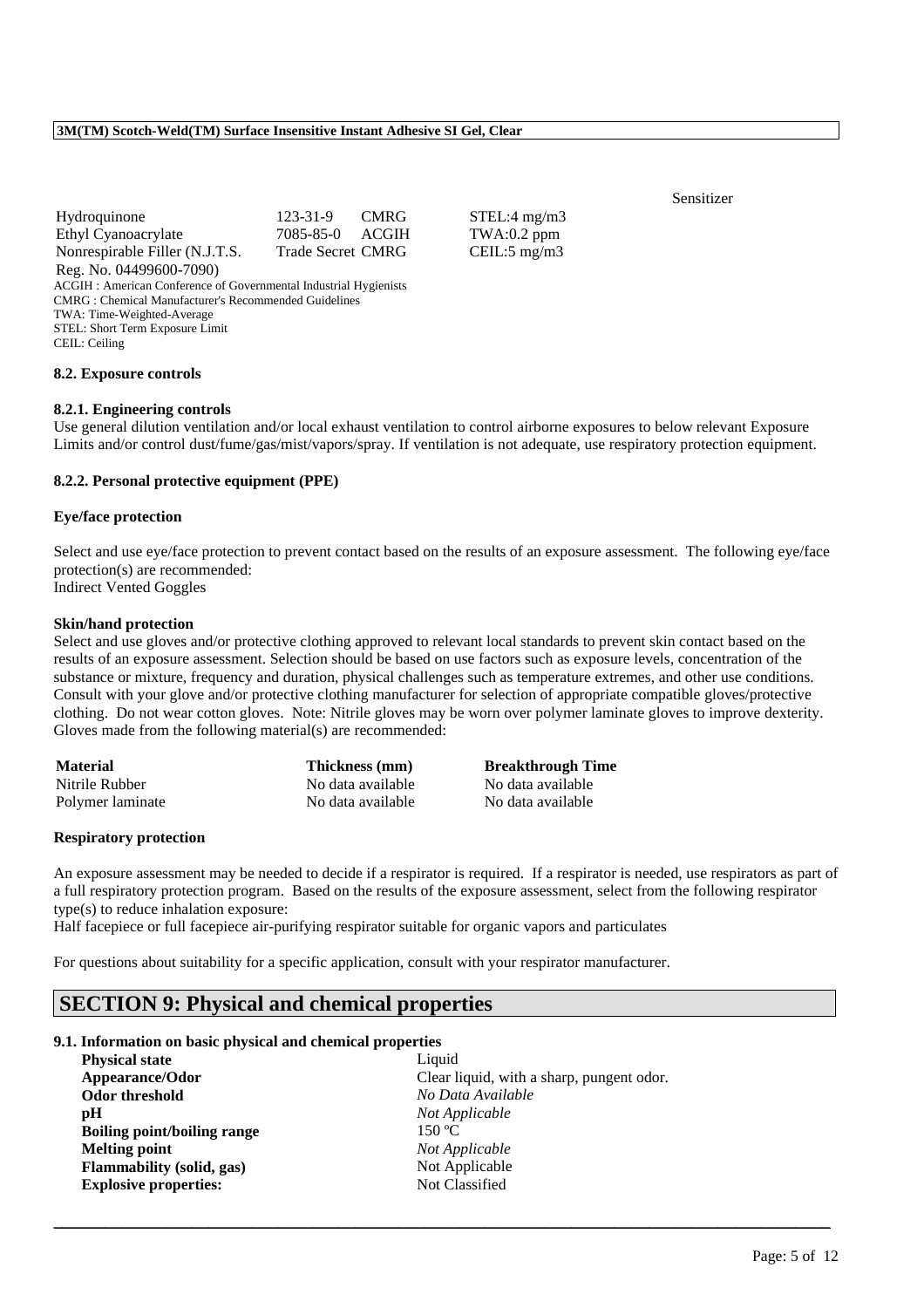| <b>Oxidising properties:</b>                  | Not Classified                            |
|-----------------------------------------------|-------------------------------------------|
| <b>Flash Point</b>                            | 85 °C [ <i>Test Method</i> : Closed Cup]  |
| <b>Autoignition temperature</b>               | No Data Available                         |
| <b>Flammable Limits(LEL)</b>                  | No Data Available                         |
| <b>Flammable Limits(UEL)</b>                  | No Data Available                         |
| <b>Vapor Pressure</b>                         | 39.1 Pa [@ 23.9 °C ]                      |
| <b>Relative Density</b>                       | 1.05 [ $RefStd: WATER=1$ ]                |
| <b>Water solubility</b>                       | Nil.                                      |
| Solubility- non-water                         | No Data Available                         |
| <b>Partition coefficient: n-octanol/water</b> | No Data Available                         |
| <b>Evaporation rate</b>                       | No Data Available                         |
| <b>Vapor Density</b>                          | No Data Available                         |
| <b>Decomposition temperature</b>              | No Data Available                         |
| <b>Viscosity</b>                              | 80 - 120 Pa-s [@ 23 °C ]                  |
| <b>Density</b>                                | $1.05$ g/ml                               |
| 9.2. Other information                        |                                           |
| <b>Volatile Organic Compounds</b>             | $\leq 0.6\%$                              |
| <b>Percent volatile</b>                       | 80 - 95 % weight [Test Method: Estimated] |
| <b>VOC Less H2O &amp; Exempt Solvents</b>     | $\leq$ =6 g/l                             |
|                                               |                                           |

# **SECTION 10: Stability and reactivity**

#### **10.1. Reactivity**

This material may be reactive with certain agents under certain conditions - see the remaining headings in this section.

## **10.2. Chemical stability**

Stable.

#### **10.3. Possibility of hazardous reactions**

Hazardous polymerization may occur. Material polymerizes rapidly by contact with water, alcohol, amines and alkalis.

## **10.4. Conditions to avoid**

Heat

## **10.5. Incompatible materials**

Strong oxidizing agents Water Strong bases Amines Alcohols

## **10.6. Hazardous decomposition products**

**Substance Condition** None known.

Refer to section 5.2 for hazardous decomposition products during combustion.

# **SECTION 11: Toxicological information**

**The information below may not agree with the EU material classification in Section 2 and/or the ingredient classifications in Section 3 if specific ingredient classifications are mandated by a competent authority. In addition, statements and data presented in Section 11 are based on UN GHS calculation rules and classifications derived from**

\_\_\_\_\_\_\_\_\_\_\_\_\_\_\_\_\_\_\_\_\_\_\_\_\_\_\_\_\_\_\_\_\_\_\_\_\_\_\_\_\_\_\_\_\_\_\_\_\_\_\_\_\_\_\_\_\_\_\_\_\_\_\_\_\_\_\_\_\_\_\_\_\_\_\_\_\_\_\_\_\_\_\_\_\_\_\_\_\_\_

Page: 6 of 12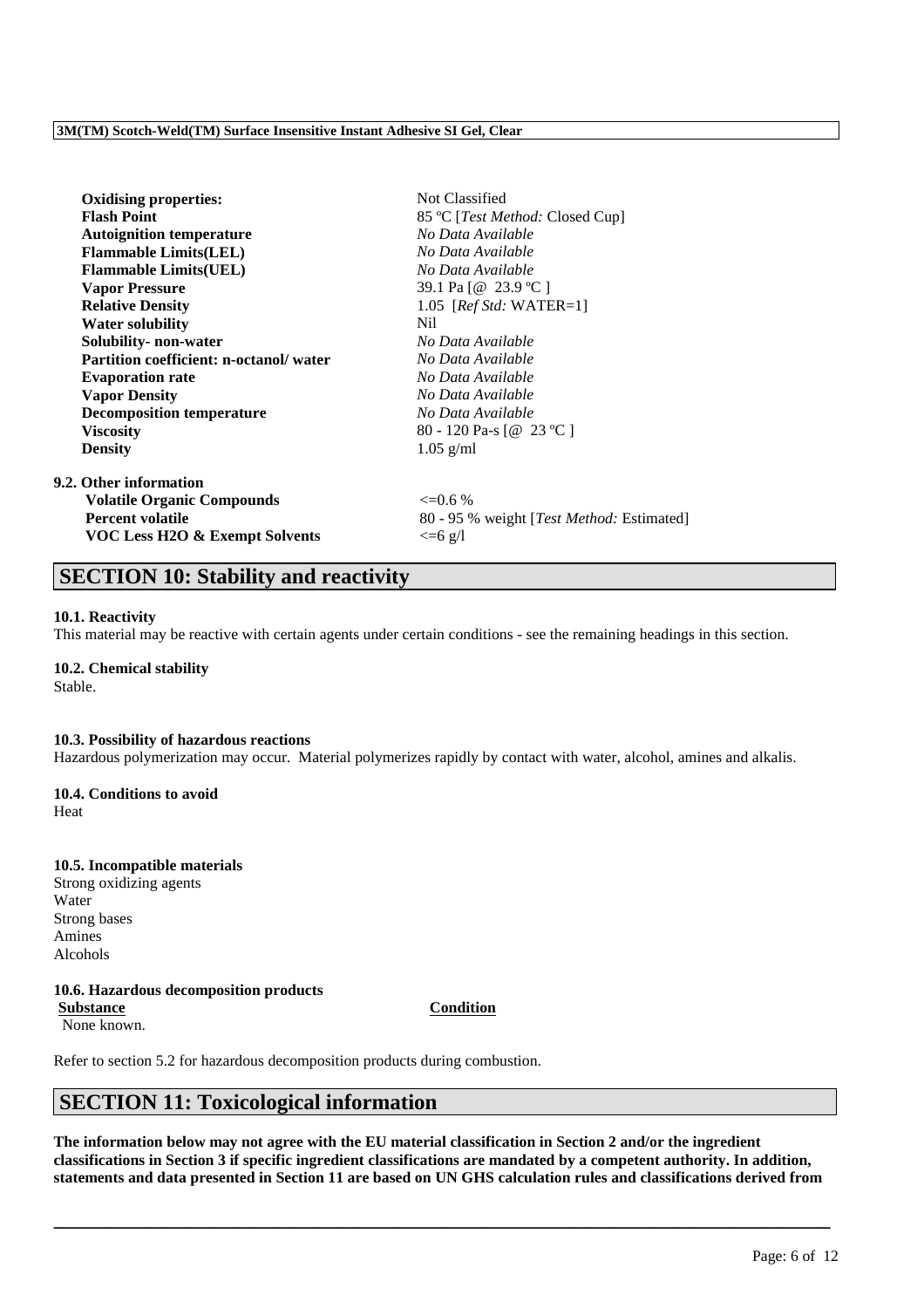## **3M assessments.**

#### **11.1. Information on Toxicological effects**

#### **Signs and Symptoms of Exposure**

#### **Based on test data and/or information on the components, this material may produce the following health effects:**

#### **Inhalation:**

Respiratory Tract Irritation: Signs/symptoms may include cough, sneezing, nasal discharge, headache, hoarseness, and nose and throat pain.

#### **Skin Contact:**

Bonds skin rapidly.

Mild Skin Irritation: Signs/symptoms may include localized redness, swelling, itching, and dryness. Contact through clothing may cause thermal burns.

#### **Eye Contact:**

Bonds eyelids rapidly.

Severe Eye Irritation: Signs/symptoms may include significant redness, swelling, pain, tearing, cloudy appearance of the cornea, and impaired vision.

#### **Ingestion:**

Gastrointestinal Irritation: Signs/symptoms may include abdominal pain, stomach upset, nausea, vomiting and diarrhea.

#### **Toxicological Data**

If a component is disclosed in section 3 but does not appear in a table below, either no data are available for that endpoint or the data are not sufficient for classification.

#### **Acute Toxicity**

| <b>Name</b>                                            | Route       | <b>Species</b> | <b>Value</b>                                      |
|--------------------------------------------------------|-------------|----------------|---------------------------------------------------|
| Overall product                                        | Dermal      |                | No data available; calculated $ATE > 5,000$ mg/kg |
| Overall product                                        | Ingestion   |                | No data available; calculated $ATE > 5,000$ mg/kg |
| Ethyl Cyanoacrylate                                    | Dermal      | Rabbit         | $LD50 > 2,000$ mg/kg                              |
| Ethyl Cyanoacrylate                                    | Ingestion   | Rat            | $LD50 > 5,000$ mg/kg                              |
| Non-Hazardous Resin (N.J.T.S. Reg. No. 04499600-7084)  | Dermal      |                | LD50 estimated to be $> 5,000$ mg/kg              |
| Nonrespirable Filler (N.J.T.S. Reg. No. 04499600-7090) | Dermal      | Rabbit         | $LD50 > 5,000$ mg/kg                              |
| Non-Hazardous Resin (N.J.T.S. Reg. No. 04499600-7084)  | Ingestion   | Rat            | $LD50 > 5,000$ mg/kg                              |
| Nonrespirable Filler (N.J.T.S. Reg. No. 04499600-7090) | Inhalation- | Rat            | $LC50 > 0.691$ mg/l                               |
|                                                        | Dust/Mist   |                |                                                   |
|                                                        | (4 hours)   |                |                                                   |
| Nonrespirable Filler (N.J.T.S. Reg. No. 04499600-7090) | Ingestion   | Rat            | $LD50 > 5,110$ mg/kg                              |
| Hydroquinone                                           | Dermal      | Rat            | $LD50 > 4,800$ mg/kg                              |
| Hydroquinone                                           | Ingestion   | Rat            | LD50 302 mg/kg                                    |

 $ATE = acute$  toxicity estimate

#### **Skin Corrosion/Irritation**

| <b>Name</b>                                            | <b>Species</b> | Value                     |
|--------------------------------------------------------|----------------|---------------------------|
|                                                        |                |                           |
| Ethyl Cyanoacrylate                                    | Rabbit         | Mild irritant             |
| Non-Hazardous Resin (N.J.T.S. Reg. No. 04499600-7084)  | Rabbit         | No significant irritation |
| Nonrespirable Filler (N.J.T.S. Reg. No. 04499600-7090) | Rabbit         | No significant irritation |
| Hydroquinone                                           | Human          | Minimal irritation        |
|                                                        | and            |                           |
|                                                        | animal         |                           |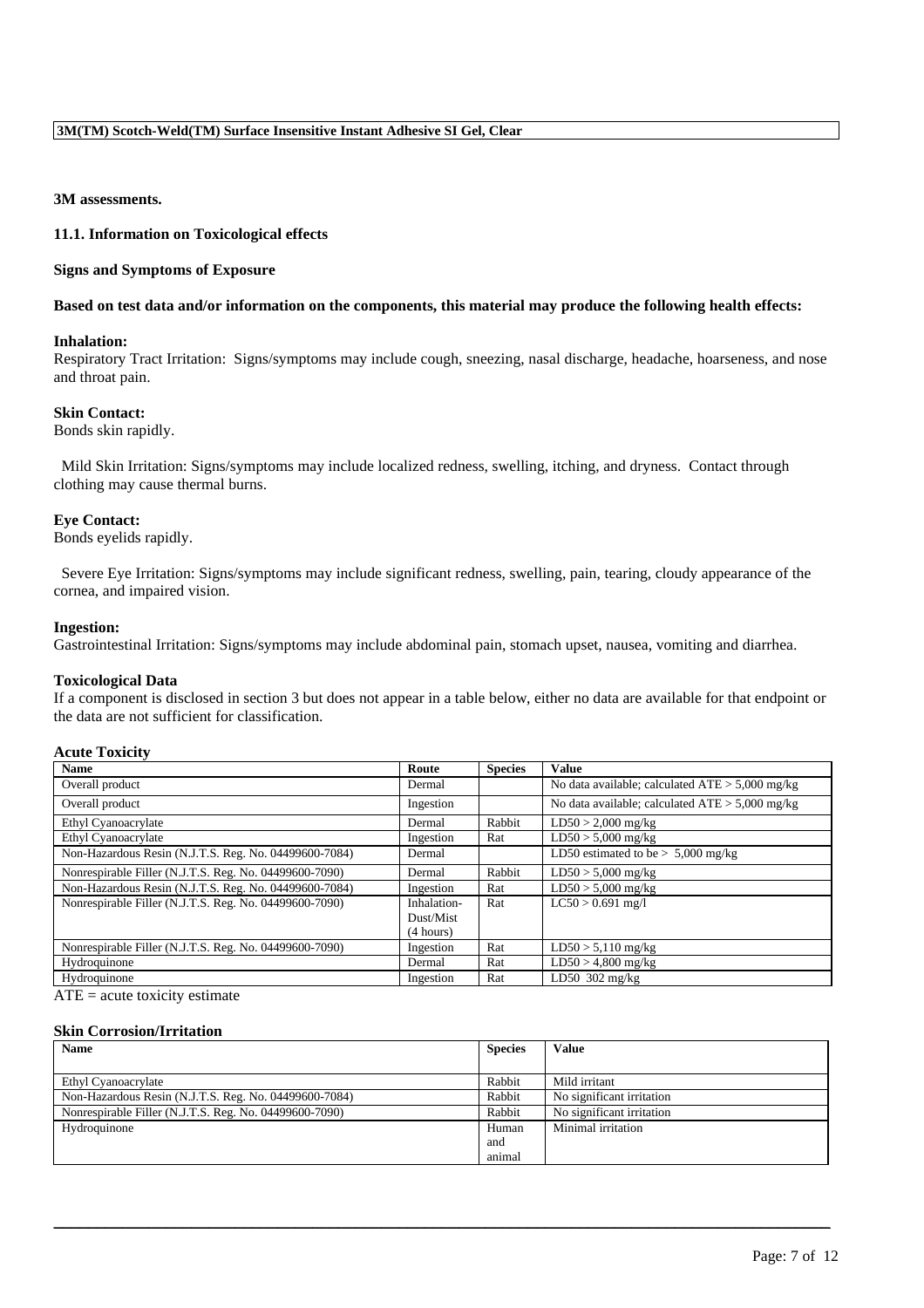## **Serious Eye Damage/Irritation**

| <b>Name</b>                                            | <b>Species</b> | Value                     |
|--------------------------------------------------------|----------------|---------------------------|
|                                                        |                |                           |
| Ethyl Cyanoacrylate                                    | Rabbit         | Severe irritant           |
| Non-Hazardous Resin (N.J.T.S. Reg. No. 04499600-7084)  | Rabbit         | Mild irritant             |
| Nonrespirable Filler (N.J.T.S. Reg. No. 04499600-7090) | Rabbit         | No significant irritation |
| Hydroquinone                                           | Professio      | Severe irritant           |
|                                                        | nal            |                           |
|                                                        | judgemen       |                           |
|                                                        |                |                           |

## **Skin Sensitization**

| <b>Name</b>                                            | <b>Species</b> | <b>Value</b>                                   |
|--------------------------------------------------------|----------------|------------------------------------------------|
|                                                        |                |                                                |
| Ethyl Cyanoacrylate                                    | Human          | Some positive data exist, but the data are not |
|                                                        |                | sufficient for classification                  |
| Nonrespirable Filler (N.J.T.S. Reg. No. 04499600-7090) | Human          | Not sensitizing                                |
|                                                        | and            |                                                |
|                                                        | animal         |                                                |
| Hydroquinone                                           | Guinea         | Sensitizing                                    |
|                                                        | pig            |                                                |

## **Respiratory Sensitization**

| <b>Name</b>         | <b>Species</b> | <b>Value</b>                                                                    |
|---------------------|----------------|---------------------------------------------------------------------------------|
| Ethyl Cyanoacrylate | Human          | Some positive data exist, but the data are not<br>sufficient for classification |

## **Germ Cell Mutagenicity**

| <b>Name</b>                                            | Route    | Value                                                                           |
|--------------------------------------------------------|----------|---------------------------------------------------------------------------------|
|                                                        |          |                                                                                 |
| Ethyl Cyanoacrylate                                    | In Vitro | Not mutagenic                                                                   |
| Nonrespirable Filler (N.J.T.S. Reg. No. 04499600-7090) | In Vitro | Not mutagenic                                                                   |
| Hydroquinone                                           | In Vitro | Some positive data exist, but the data are not<br>sufficient for classification |
| Hydroquinone                                           | In vivo  | Some positive data exist, but the data are not<br>sufficient for classification |

## **Carcinogenicity**

| <b>Name</b>                                            | Route     | <b>Species</b>                | Value                                                                           |
|--------------------------------------------------------|-----------|-------------------------------|---------------------------------------------------------------------------------|
| Nonrespirable Filler (N.J.T.S. Reg. No. 04499600-7090) | Not       | Mouse                         | Some positive data exist, but the data are not                                  |
|                                                        | Specified |                               | sufficient for classification                                                   |
| Hydroquinone                                           | Dermal    | Mouse                         | Not carcinogenic                                                                |
| Hydroquinone                                           | Ingestion | Multiple<br>animal<br>species | Some positive data exist, but the data are not<br>sufficient for classification |

## **Reproductive Toxicity**

## **Reproductive and/or Developmental Effects**

| <b>Name</b>                             | Route     | <b>Value</b>                     | <b>Species</b> | <b>Test Result</b> | <b>Exposure</b> |
|-----------------------------------------|-----------|----------------------------------|----------------|--------------------|-----------------|
|                                         |           |                                  |                |                    | <b>Duration</b> |
| Nonrespirable Filler (N.J.T.S. Reg. No. | Ingestion | Not toxic to female reproduction | Rat            | <b>NOAEL 509</b>   | generation      |
| 04499600-7090)                          |           |                                  |                | mg/kg/day          |                 |
| Nonrespirable Filler (N.J.T.S. Reg. No. | Ingestion | Not toxic to male reproduction   | Rat            | NOAEL 497          | generation      |
| 04499600-7090)                          |           |                                  |                | mg/kg/day          |                 |
| Nonrespirable Filler (N.J.T.S. Reg. No. | Ingestion | Not toxic to development         | Rat            | NOAEL              | during          |
| 04499600-7090)                          |           |                                  |                | 1.350              | organogenesis   |
|                                         |           |                                  |                | mg/kg/day          |                 |
| Hydroquinone                            | Ingestion | Not toxic to female reproduction | Rat            | <b>NOAEL 150</b>   | 2 generation    |
|                                         |           |                                  |                | mg/kg/day          |                 |
| Hydroquinone                            | Ingestion | Not toxic to male reproduction   | Rat            | <b>NOAEL 150</b>   | 2 generation    |
|                                         |           |                                  |                | mg/kg/day          |                 |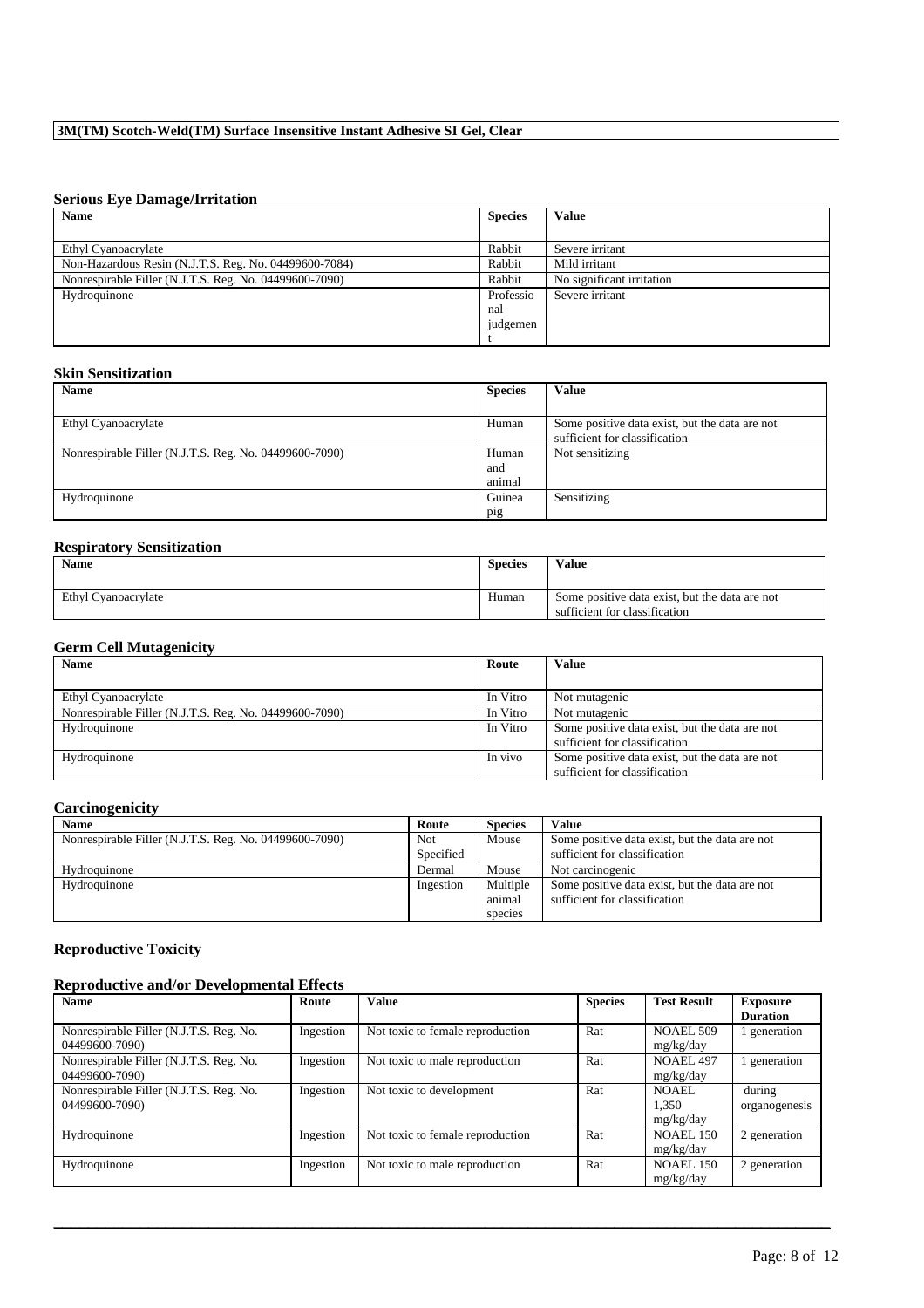| <b>TT</b><br><b>Hydroguinone</b> | Ingestion | Some positive developmental data exist. | Rat | NOAEL 100 | during        |
|----------------------------------|-----------|-----------------------------------------|-----|-----------|---------------|
|                                  |           | but the data are not sufficient for     |     | mg/kg/day | organogenesis |
|                                  |           | $\cdots$<br>classification              |     |           |               |
|                                  |           |                                         |     |           |               |

## **Target Organ(s)**

## **Specific Target Organ Toxicity - single exposure**

| <b>Name</b>         | Route      | Target Organ(s)        | <b>Value</b>                      | <b>Species</b> | <b>Test Result</b> | <b>Exposure</b> |
|---------------------|------------|------------------------|-----------------------------------|----------------|--------------------|-----------------|
|                     |            |                        |                                   |                |                    | <b>Duration</b> |
| Ethyl Cyanoacrylate | Inhalation | respiratory irritation | May cause respiratory irritation  | Human          | <b>NOAEL Not</b>   | occupational    |
|                     |            |                        |                                   |                | available          | exposure        |
| Hydroquinone        | Ingestion  | nervous system         | May cause damage to organs        | Rat            | <b>NOAEL Not</b>   | not applicable  |
|                     |            |                        |                                   |                | available          |                 |
| Hydroquinone        | Ingestion  | kidney and/or          | Some positive data exist, but the | Rat            | <b>NOAEL 400</b>   | not applicable  |
|                     |            | bladder                | data are not sufficient for       |                | mg/kg              |                 |
|                     |            |                        | classification                    |                |                    |                 |

#### **Specific Target Organ Toxicity - repeated exposure**

| <b>Name</b>                                                  | Route      | Target Organ(s)                   | <b>Value</b>                                                                       | <b>Species</b> | <b>Test Result</b>            | <b>Exposure</b><br><b>Duration</b> |
|--------------------------------------------------------------|------------|-----------------------------------|------------------------------------------------------------------------------------|----------------|-------------------------------|------------------------------------|
| Nonrespirable Filler<br>(N.J.T.S. Reg. No.<br>04499600-7090) | Inhalation | respiratory system  <br>silicosis | All data are negative                                                              | Human          | <b>NOAEL Not</b><br>available | occupational<br>exposure           |
| Hydroquinone                                                 | Ingestion  | blood                             | Some positive data exist, but the<br>data are not sufficient for<br>classification | Rat            | <b>NOAEL Not</b><br>available | 40 days                            |
| Hydroquinone                                                 | Ingestion  | bone marrow   liver               | Some positive data exist, but the<br>data are not sufficient for<br>classification | Rat            | <b>NOAEL Not</b><br>available | 9 weeks                            |
| Hydroquinone                                                 | Ingestion  | kidney and/or<br>bladder          | Some positive data exist, but the<br>data are not sufficient for<br>classification | Rat            | LOAEL 50<br>mg/kg/day         | 15 months                          |
| Hydroquinone                                                 | Ocular     | eyes                              | Some positive data exist, but the<br>data are not sufficient for<br>classification | Human          | <b>NOAEL Not</b><br>available | occupational<br>exposure           |

#### **Aspiration Hazard**

For the component/components, either no data are currently available or the data are not sufficient for classification.

**Please contact the address or phone number listed on the first page of the SDS for additional toxicological information on this material and/or its components.**

# **SECTION 12: Ecological information**

**The information below may not agree with the EU material classification in Section 2 and/or the ingredient classifications in Section 3 if specific ingredient classifications are mandated by a competent authority. In addition, statements and data presented in Section 12 are based on UN GHS calculation rules and classifications derived from 3M assessments.**

#### **12.1. Toxicity**

No product test data available

| <b>Material</b> | $\cos \#$      | <b>Organism</b> | Type         | Exposure | <b>Test Endpoint Test Result</b> |                      |
|-----------------|----------------|-----------------|--------------|----------|----------------------------------|----------------------|
| Hydroquinone    | $123 - 31 - 9$ | Green Algae     | Experimental | 72 hours | Effect                           | $0.053 \text{ mg}/1$ |
|                 |                |                 |              |          | Concentration                    |                      |
|                 |                |                 |              |          | 50%                              |                      |
| Hydroquinone    | $123 - 31 - 9$ | Water flea      | Experimental | 48 hours | Effect                           | $0.061$ mg/l         |
|                 |                |                 |              |          | Concentration                    |                      |
|                 |                |                 |              |          | 50%                              |                      |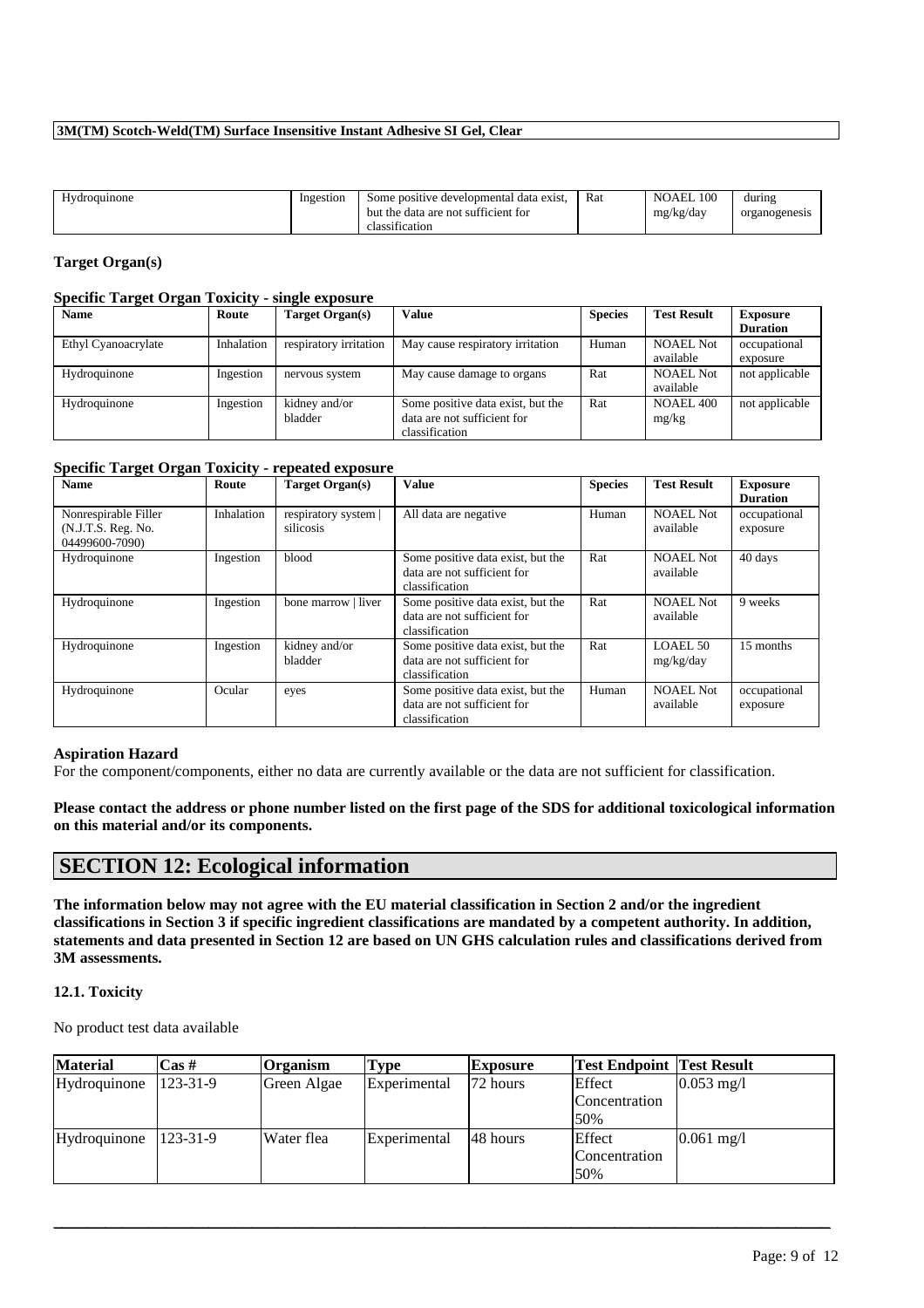| Hydroquinone                                                                    | 123-31-9            | Rainbow Trout Experimental |                                                                | 96 hours | Lethal<br>Concentration<br>50% | $0.044$ mg/l  |
|---------------------------------------------------------------------------------|---------------------|----------------------------|----------------------------------------------------------------|----------|--------------------------------|---------------|
| Hydroquinone                                                                    | 123-31-9            | Green Algae                | Experimental                                                   | 72 hours | No obs Effect<br>Conc          | $0.0015$ mg/l |
| Hydroquinone                                                                    | 123-31-9            | Water flea                 | Experimental                                                   | 21 days  | No obs Effect<br>Conc          | $0.0029$ mg/l |
| Nonrespirable<br>Filler (N.J.T.S.<br>Reg. No.<br>04499600-<br>7090)             | <b>Trade Secret</b> |                            | Data not<br>available or<br>insufficient for<br>classification |          |                                |               |
| Ethyl<br>Cyanoacrylate                                                          | 7085-85-0           |                            | Data not<br>available or<br>insufficient for<br>classification |          |                                |               |
| Non-Hazardous Trade Secret<br>Resin (N.J.T.S.<br>Reg. No.<br>04499600-<br>7084) |                     |                            | Data not<br>available or<br>insufficient for<br>classification |          |                                |               |

## **12.2. Persistence and degradability**

| <b>Material</b>            | CAS No.      | <b>Test Type</b> | <b>Duration</b> | <b>Study Type</b> | <b>Test Result</b> | Protocol             |
|----------------------------|--------------|------------------|-----------------|-------------------|--------------------|----------------------|
| Ethyl                      | 7085-85-0    | Data not         | N/A             | N/A               | N/A                | N/A                  |
| Cyanoacrylate              |              | available or     |                 |                   |                    |                      |
|                            |              | insufficient for |                 |                   |                    |                      |
|                            |              | classification   |                 |                   |                    |                      |
| Nonrespirable              | Trade Secret | Data not         | N/A             | N/A               | N/A                | N/A                  |
| Filler (N.J.T.S.           |              | available or     |                 |                   |                    |                      |
| Reg. No.                   |              | insufficient for |                 |                   |                    |                      |
| 04499600-                  |              | classification   |                 |                   |                    |                      |
| 7090)                      |              |                  |                 |                   |                    |                      |
| Non-Hazardous Trade Secret |              | Data not         | N/A             | N/A               | N/A                | N/A                  |
| Resin (N.J.T.S.            |              | available or     |                 |                   |                    |                      |
| Reg. No.                   |              | insufficient for |                 |                   |                    |                      |
| 04499600-                  |              | classification   |                 |                   |                    |                      |
| 7084)                      |              |                  |                 |                   |                    |                      |
| Hydroquinone               | 123-31-9     | Experimental     | 14 days         | Biological        | 70 % weight        | OECD 301C - MITI (I) |
|                            |              | Biodegradation   |                 | Oxygen            |                    |                      |
|                            |              |                  |                 | Demand            |                    |                      |

## **12.3. Bioaccumulative potential**

| <b>Material</b>  | CAS No.      | <b>Test Type</b> | <b>Duration</b> | <b>Study Type</b> | <b>Test Result</b> | Protocol |
|------------------|--------------|------------------|-----------------|-------------------|--------------------|----------|
| Ethyl            | 7085-85-0    | Data not         | N/A             | N/A               | N/A                | N/A      |
| Cyanoacrylate    |              | available or     |                 |                   |                    |          |
|                  |              | insufficient for |                 |                   |                    |          |
|                  |              | classification   |                 |                   |                    |          |
| Nonrespirable    | Trade Secret | Data not         | N/A             | N/A               | N/A                | N/A      |
| Filler (N.J.T.S. |              | available or     |                 |                   |                    |          |
| Reg. No.         |              | insufficient for |                 |                   |                    |          |
| 04499600-        |              | classification   |                 |                   |                    |          |
| 7090)            |              |                  |                 |                   |                    |          |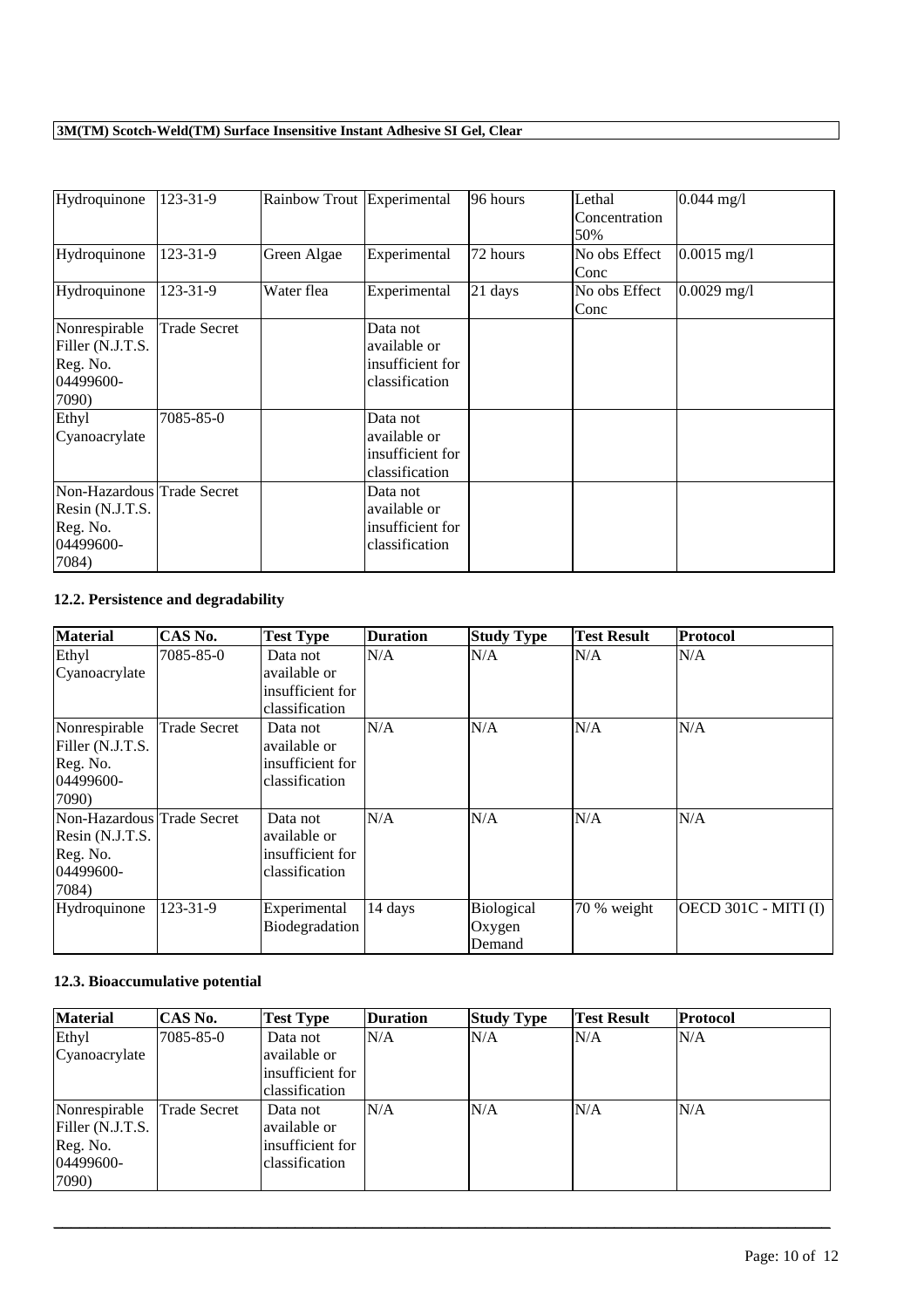| Non-Hazardous Trade Secret<br>Resin $(N.J.T.S.$<br>Reg. No.<br>04499600-<br>7084) |          | Data not<br>available or<br>insufficient for<br>classification | N/A | N/A                                               | N/A  | N/A           |
|-----------------------------------------------------------------------------------|----------|----------------------------------------------------------------|-----|---------------------------------------------------|------|---------------|
| Hydroquinone                                                                      | 123-31-9 | Experimental<br>Bioconcentrati<br>on                           |     | Log of<br>Octanol/H <sub>2</sub> O<br>part. coeff | 0.59 | Other methods |

#### **12.4. Mobility in soil**

Please contact manufacturer for more details

## **12.5. Results of the PBT and vPvB assessment**

No information available at this time, contact manufacturer for more details

#### **12.6. Other adverse effects**

No information available

## **SECTION 13: Disposal considerations**

#### **13.1 Waste treatment methods**

Dispose of contents/ container in accordance with the local/regional/national/international regulations.

Incinerate in a permitted waste incineration facility. Proper destruction may require the use of additional fuel during incineration processes. As a disposal alternative, utilize an acceptable permitted waste disposal facility. Empty drums/barrels/containers used for transporting and handling hazardous chemicals (chemical substances/mixtures/preparations classified as Hazardous as per applicable regulations) shall be considered, stored, treated & disposed of as hazardous wastes unless otherwise defined by applicable waste regulations. Consult with the respective regulating authorities to determine the available treatment and disposal facilities.

The coding of a waste stream is based on the application of the product by the consumer. Since this is out of the control of 3M, no waste code(s) for products after use will be provided. Please refer to the European Waste Code (EWC - 2000/532/CE and amendments) to assign the correct waste code to your waste stream. Ensure national and/or regional regulations are complied with and always use a licensed waste contractor

#### **EU waste code (product as sold)**

080409\* Waste adhesives and sealants containing organic solvents or other dangerous substances 200127\* Paint, inks, adhesives and resins containing dangerous substances

# **SECTION 14: Transportation information**

IMDG: Not restricted for transport. ADR: Not restricted for transport. IATA: UN3334; Aviation regulated liquid, N.O.S.; (Cyanocrylate ester); 9.

# **SECTION 15: Regulatory information**

**15.1. Safety, health and environmental regulations/legislation specific for the substance or mixture**

| <b>Carcinogenicity</b> |                   |                       |                      |
|------------------------|-------------------|-----------------------|----------------------|
| Ingredient             | <b>C.A.S. No.</b> | <b>Classification</b> | <b>Regulation</b>    |
| Hydroquinone           | 123-31-9          | Carc. 2               | Regulation (EC) No.  |
|                        |                   |                       | 1272/2008, Table 3.1 |